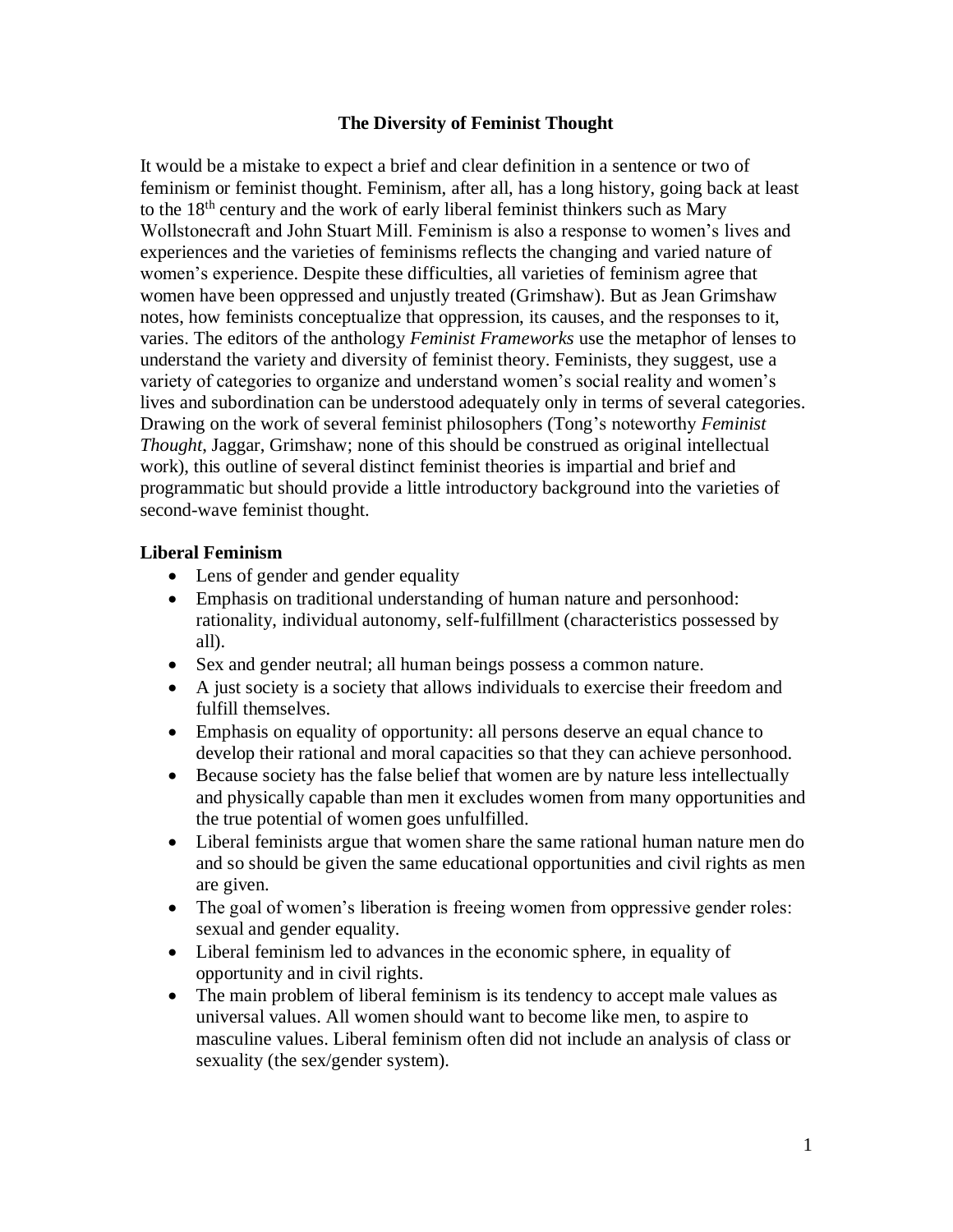# **Marxist Feminism**

- Lens of class.
- influence: the philosophies of Marx and Engles
- key concepts: class, wealth, capitalism
- explanation: women's oppression originated in the introduction of private property. Capitalism is the cause of women's oppression.
- prescription: The capitalist system must be replaced by a socialist system in which the means of production belong to one and all.
- Rejection of the abstract individualism of liberal feminism.
- Emphasis on our social nature, as it is our social existence (class, the kind of work we do) that determines our consciousness.
- A woman's conception of herself is a product of her social existence which is largely defined by the kind of work she does—relegated largely to domestic work in the private sphere and the reproduction of the species (rather than production).
- With its emphasis on economic factors, Marxist Feminists see women as a distinct economic class, rather than as individuals, analyzing the connections between women's work status and their self-image.
- Capitalism perpetuates the subordination of women by enforcing their economic dependence on men.
- Impact on comparable worth debate, wages for housework, women's double-day.
- The weaknesses of Marxist Feminism include its obscuring differences between distinct economic classes of men and women and its failure to make room for issues unrelated to the nature and function of work (the sex-gender system).

# **Radical Feminism**

- Lens of sex/gender and sexuality.
- Influence: to some extent the black power movement, other social and progressive movements of the 1960s.
- key concepts: biology, sex/gender system, patriarchy, power, dominance, hierarchy.
- explanation: women's biology is closely related to their oppression, as well as all the manifestations of sexual violence.
- prescription: generally revolves around their conception of female biology, perhaps androgyny (radical-liberation feminists), separatism (radical-lesbian feminists), recovery of an authentic female nature (radical-cultural feminists).
- Main insight: distinctions of gender, based on sex, structure virtually every aspect of our lives and are so all-pervasive that ordinarily they go unrecognized.
- Gender is the unquestioned framework in terms of which we perceive and interpret the world. Radical feminists appeal to women not as an economic class but as a class defined by the sex/gender system.
- Sexuality is the root cause of oppression—women are oppressed because they are women.
- Radical feminists, through their analysis of the gender system, first disclosed the elaborate system of male domination known as patriarchy.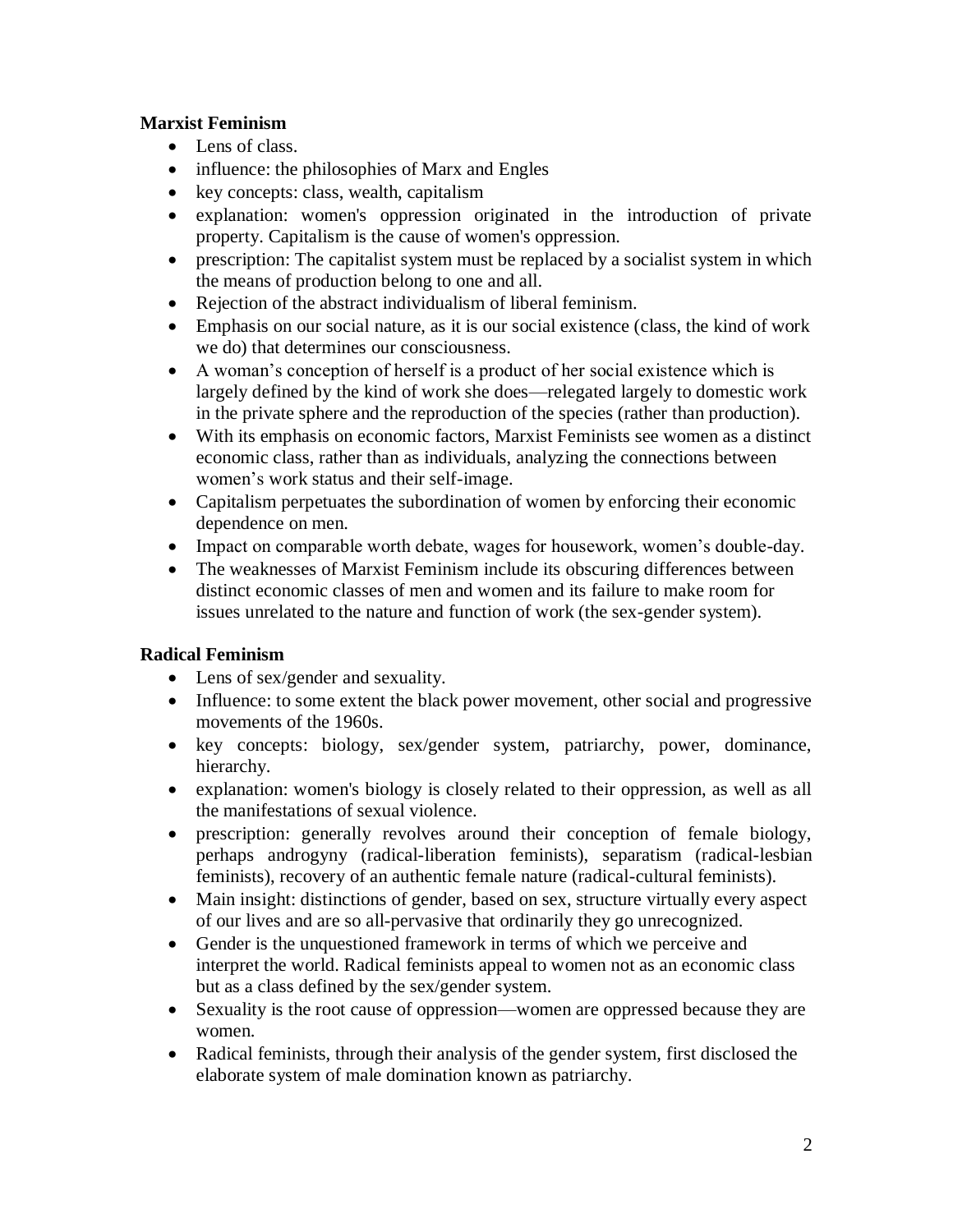- Radical feminists focus on the subordination of women as its primary concern revealing how male power is exercised and reinforced through such practices as sexual harassment, rape, pornography, prostitution, as well as childbearing, housework, love and marriage. Radical feminists made stride in the battle against violence against women.
- In response to the almost total domination of women by men, radical feminists have tried to celebrate womanhood in contrast to the devaluation of women that pervades the larger society, focusing on the creative power inherent in women's biology.
- Biology gives rise to those psychological characteristics linked with women: nurturance, warmth, emotional expressiveness, endurance, practical common sense.
- A possible problem: in celebrating womanhood are they celebrating what has already been defined as feminine by the patriarchy? Some radical feminist theory was also biological determinist and obscured differences among women.

## **Socialist Feminism**

- influence: Marxism, psychoanalysis, radical feminism
- key concepts: unity and integration of capitalist system and patriarchy
- explanation: women's oppression is complexly determined by a variety of forces, including economic, social, psychological.
- Socialist feminism attempts to synthesize best insights of Marxist and Radical feminism. Capitalism, male dominance, racism, imperialism are intertwined and inseparable.
- Socialist feminism remains more historical than biological and more specific than universal: recognizes all the important differences among human beings—class, sex, but also age, race, ethnicity, nationality, sexual orientation.
- Women, like all human beings, are constituted essentially by the social relations they inhabit. A woman's life experience is shaped by all these various dimensions.
- Refuses to reduce oppression to one single type or cause.

## **Psychoanalytic Feminism**

- the lens of psyche
- influence: Freud, the psychoanalytic movement, including object relations theory
- key concepts: sexuality, the Oedipus complex, id, ego, superego
- explanation: women's oppression is tied to the manner in which she resolves the Oedipus complex
- prescription: altering parenting habits, reconceptualizing the Oedipal stage; women must gain insight into how their psychic lives–especially their sexual lives—were structured while they were still infants.
- Weaknesses: is female sexuality parasitic upon male sexuality? How does psychoanalysis deal with issues of race and class?